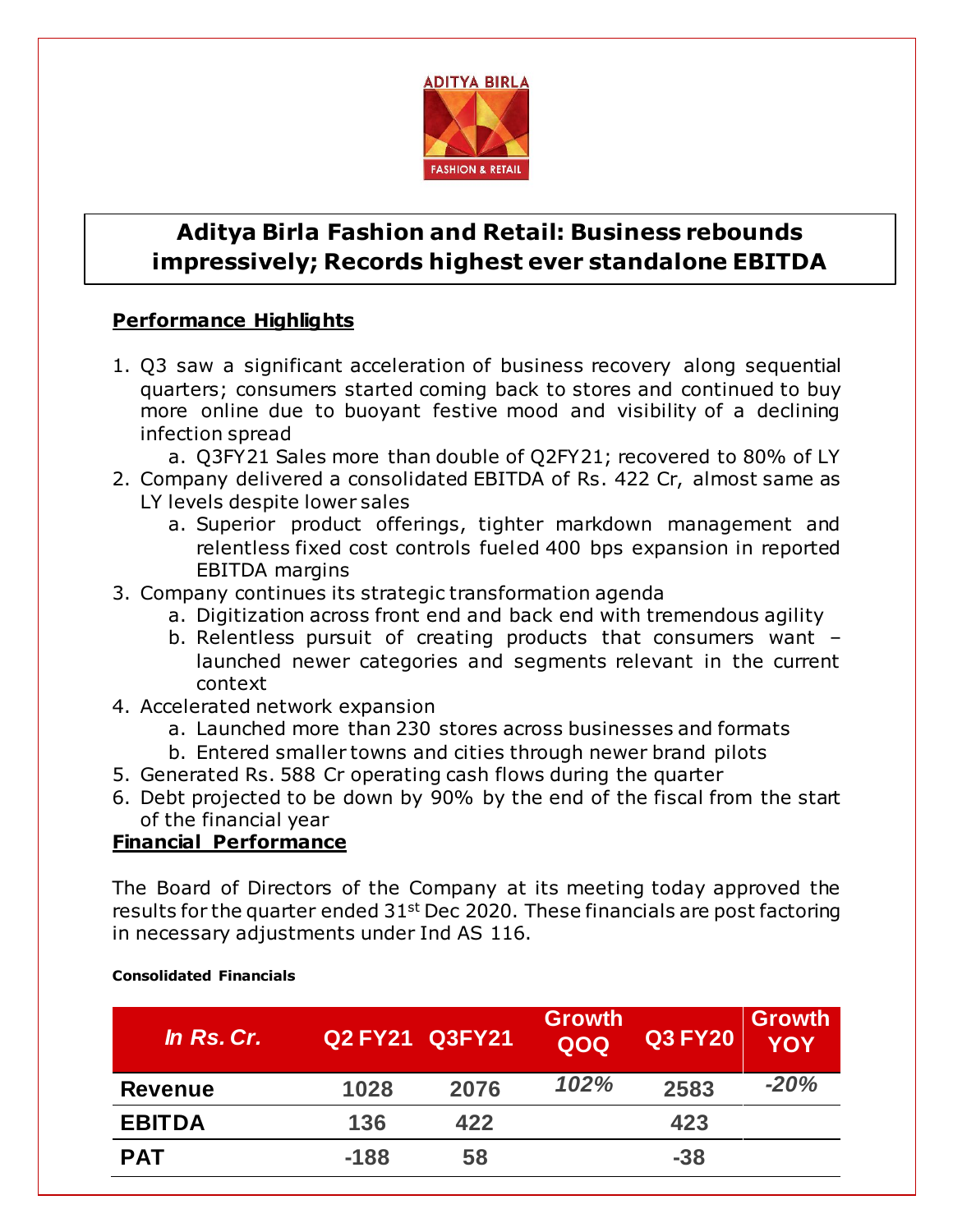The pace and extent of recovery that started with the opening of stores in Q2 was amplified on the back of a large pent up demand, strong festive spirit and a concentrated wedding season. A combination of the above factors led to an upsurge in sales to almost double of Q2 levels.

| l Rs Cr      | <b>FY 21 01</b> | <b>FY 21 02</b> | <b>FY 21 03</b> | Gr % QOQ FY 20 Q3 |      | $Gr$ % - LY              |
|--------------|-----------------|-----------------|-----------------|-------------------|------|--------------------------|
| <b>Sales</b> | 323             | 1028            | 2076            | 102%              | 2583 | $-20%$                   |
| EBITDA       | $-182$          | 136             | 422             | 210%              | 423  | $\overline{\phantom{0}}$ |

Each of our business segments posted an excellent performance.

- Lifestyle brands On the back of strong festive and favourable wedding seasons, the business recovered to 80% of LY levels, with retail channel recording 92% recovery. Improved gross margins and strong cost control measures drove a margin expansion of 140 bps.
- Pantaloons Business recovered to 75% of pre-COVID levels, reporting the highest ever EBITDA margins in the history of the company. This was driven by improved product mix, superior inventory management leading to lower discounts and stringent control of fixed costs.
- Other business
	- o Other business segment comprises of Youth fashion brands such as Forever 21 and American Eagle, Innerwear and athleisure business, Global brands and newly incubated ethnic wear businesses.
	- o Each of the constituent organic businesses posted their best-ever performance in terms of profitability on the back of a YOY growth this quarter, despite the pandemic.
	- o This validates the consumer affinity towards strong brands and underlines the inherent resilience of this segment.
	- o Innerwear and athleisure recorded 25% growth over the same quarter last year. The wide acceptance of the women's innerwear and athleisure portfolio reinforced its position as a strong lever of growth for this business.
- Balance sheet strengthening:
	- o Aided by the superlative performance of businesses along with aggressive cost and working capital control measures, ABFRL generated nearly Rs. 588 Cr cash during this quarter.
	- o With expected cash flows from operations next quarter, coupled with equity proceeds received through the rights issue and preferential allotment to Flipkart, the Company is on course to close this fiscal with a net debt reduction of 90% over the start of the year.
	- o This emphasizes the single-minded focus of the management towards correcting the capital structure of the company.

In view of the strong recovery, and to leverage its competitive position, the company accelerated the network expansion plan by adding close to 300 stores during this fiscal so far. This clearly points to its intent to increase the penetration and reach of its brands.